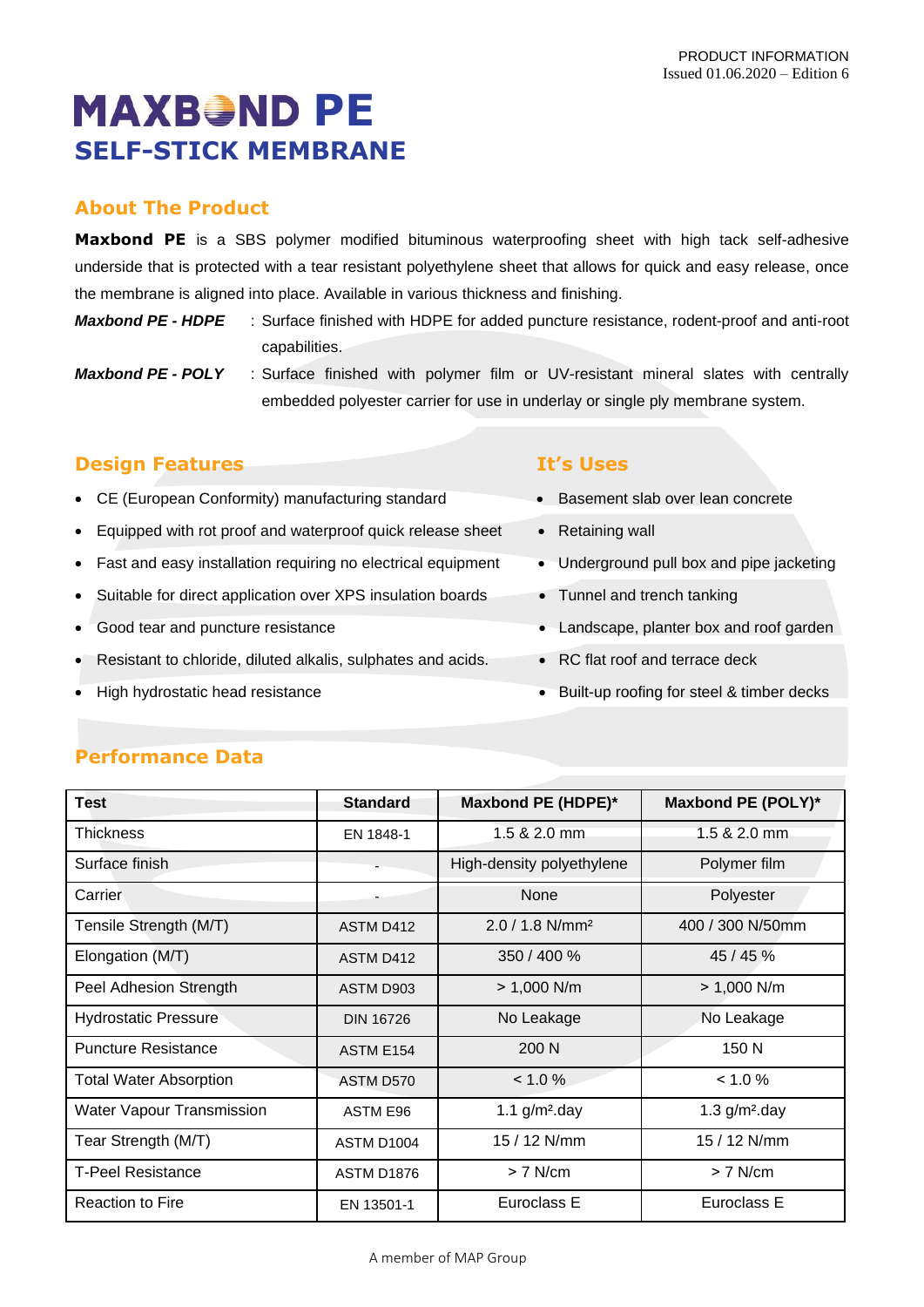# **MAXBOND PE SELF-STICK MEMBRANE**

### **Surface Preparation**

The surface must be sound, clean and dry. Concrete must be fully cured and free of defects. Rough surfaces and sharp protrusion must be grinded smooth. Cement laitance, loose material, mildew, oil, grease etc. must be removed. Construct angle fillets at inside corners and round out external edges to prevent membrane fracture. Plywood and polystyrene boards to receive membrane must be dimensionally stable and level.

### **Priming**

Concrete, sand-board, metal and pvc to receive Maxbond PE membrane must first be primed with Maxbond BT Primer at a rate of 6 to 8m² per liter. Let primer achieve touch-dry condition before application of membrane. Priming is not necessary for plywood and polystyrene.

### **The Installation**

Maxbond PE Self-Stick Membrane should always be applied from the lowest point to prevent overlaps from trapping water. Align sheet in staggered layout with minimum 50mm side laps and 75mm end laps.

To install the membrane, roll back aligned sheets and peel off the release sheet protecting the adhesive base of the membrane. Pull the release sheet and let the roll move forward to overlap the adjacent sheet. Apply downward pressure on the membrane to achieve a good bond. Work the seams with a smooth roller to fuse the overlaps.

In vertical application, cut the membrane to shorter lengths to provide better handling. Reinforce inside and outside corners with a secondary strip of membrane. At critical areas like pipe penetrations, pile caps, gutters, etc, a 55% overlap may be adopted to ensure a double protection. Seal all terminations with Maxbond WP **Mastic** 

#### **Protection**

Maxbond PE POLY-AR is finished with UV-resistant mineral slate for exposed application. However, other variations like Maxbond PE HDPE or POLY must be protected with Maxbond ALU coating or other architectural finishes to provide complete protection against UV radiation. In below-grade or planter applications, protect the membrane from damage with mortar render, drainage layer or protective boards before backfilling.

#### **Storage**

Store rolls upright in a cool and dry space away from sunlight and UV radiation.